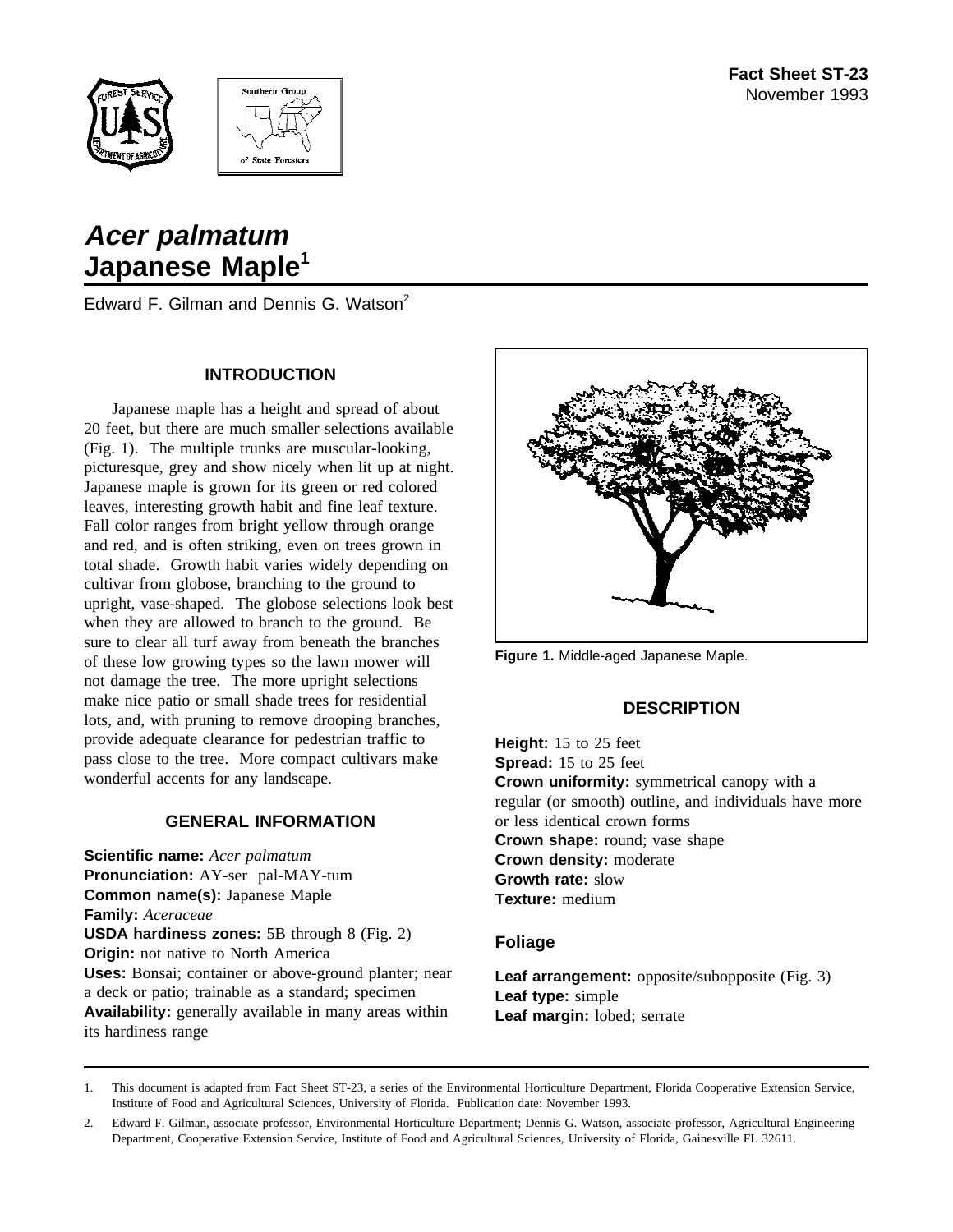

**Figure 2.** Shaded area represents potential planting range.

**Leaf shape:** star-shaped **Leaf venation:** palmate **Leaf type and persistence:** deciduous **Leaf blade length:** 2 to 4 inches **Leaf color:** green Fall color: copper; orange; red; yellow **Fall characteristic:** showy

## **Flower**

**Flower color:** red **Flower characteristics:** inconspicuous and not showy; spring flowering

# **Fruit**

**Fruit shape:** elongated **Fruit length:** .5 to 1 inch **Fruit covering:** dry or hard **Fruit color:** red **Fruit characteristics:** does not attract wildlife; inconspicuous and not showy; no significant litter problem

# **Trunk and Branches**

**Trunk/bark/branches:** bark is thin and easily damaged from mechanical impact; droop as the tree grows, and will require pruning for vehicular or pedestrian clearance beneath the canopy; routinely grown with, or trainable to be grown with, multiple trunks; showy trunk; no thorns **Pruning requirement:** requires pruning to develop strong structure **Breakage:** resistant

**Current year twig color:** green; reddish **Current year twig thickness:** thin

# **Culture**

Light requirement: tree grows in part shade/part sun; tree grows in the shade **Soil tolerances:** clay; loam; sand; slightly alkaline; acidic; well-drained **Drought tolerance:** moderate **Aerosol salt tolerance:** none **Soil salt tolerance:** moderate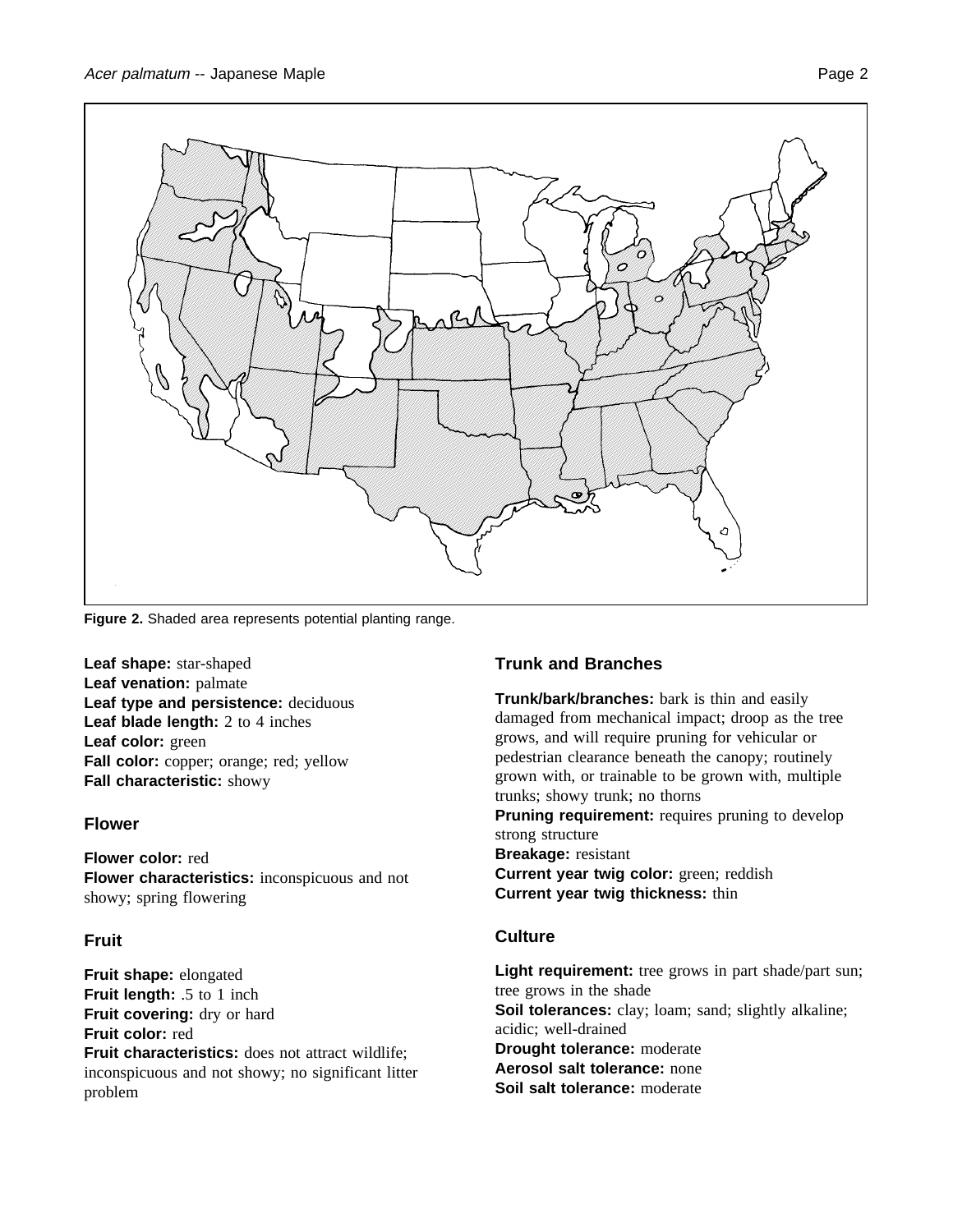

**Figure 3.** Foliage of Japanese Maple.

#### **Other**

**Roots:** surface roots are usually not a problem **Winter interest:** tree has winter interest due to unusual form, nice persistent fruits, showy winter trunk, or winter flowers

**Outstanding tree:** not particularly outstanding **Invasive potential:** little, if any, potential at this time **Verticillium wilt susceptibility:** susceptible **Pest resistance:** long-term health usually not affected by pests

#### **USE AND MANAGEMENT**

This large shrub or small tree tends to leaf out early, so it may be injured by spring frosts. Protect them from drying winds and direct sun by providing exposure to partial or filtered shade and well-drained, acid soil with plenty of organic matter, particularly in the southern part of its range. Leaves often scorch in hot summer weather in USDA hardiness zones 7b and 8, unless they are in some shade or irrigated during dry weather. More direct sun can be tolerated in the northern part of the range. Be sure drainage is maintained and never allow water to stand around the roots. Grows fine on clay soils as long as the ground is sloped so water does not accumulate in the soil. Responds well to several inches of mulch placed beneath the canopy.

Variegated types are a bit more difficult to grow and are subject to leaf scorch. There are many

cultivars of Japanese maple with a wide variety of leaf shapes and color, growth habits, and sizes: 'Atropurpureum' - reddish leaves with five lobes; 'Bloodgood' - new foliage bright red, darkening to dark green; 'Burgundy Lace' - reddish foliage and cut leaves; 'Dissectum' - finely dissected leaves in green or red, 10 to 12 feet tall; 'Elegans' - leaves with rose-colored margins when they first unfold; 'Ornatum' - foliage is cut and reddish.

#### **Pests**

Aphids infest maples, usually norway maple, and may be numerous at times. High populations can cause leaf drop. Another sign of heavy aphid infestation is honey dew on lower leaves and objects beneath the tree. Aphids are controlled by spraying or they may be left alone. If not sprayed, predatory insects will bring the aphid population under control.

Scales are an occasional problem on maples. Perhaps the most common is cottony maple scale. The insect forms a cottony mass on the lower sides of branches. Scales are usually controlled with horticultural oil sprays. Scales may also be controlled with well-timed sprays to kill the crawlers.

If borers become a problem it is an indication the tree is not growing well. Controlling borers involves keeping trees healthy. Chemical controls of existing infestations are more difficult. Proper control involves identification of the borer infesting the tree then applying insecticides at the proper time.

#### **Diseases**

Scorch occurs during periods of high temperatures accompanied by wind. Trees with diseased or inadequate root systems will also show scorching. When trees do not get enough water they scorch. Scorch symptoms are light brown or tan dead areas between leaf veins. The symptoms are on all parts of the tree or only on the side exposed to sun and wind. Scorching due to dry soil may be overcome by watering. If scorching is due to an inadequate or diseased root system, watering may have no effect.

Nutrient deficiency symptoms are yellow or yellowish-green leaves with darker green veins. The most commonly deficient nutrient on maple is manganese. Implanting capsules containing a manganese source in the trunk will alleviate the symptoms. Test soil samples to determine if the soil pH is too high for best manganese availability. Plants